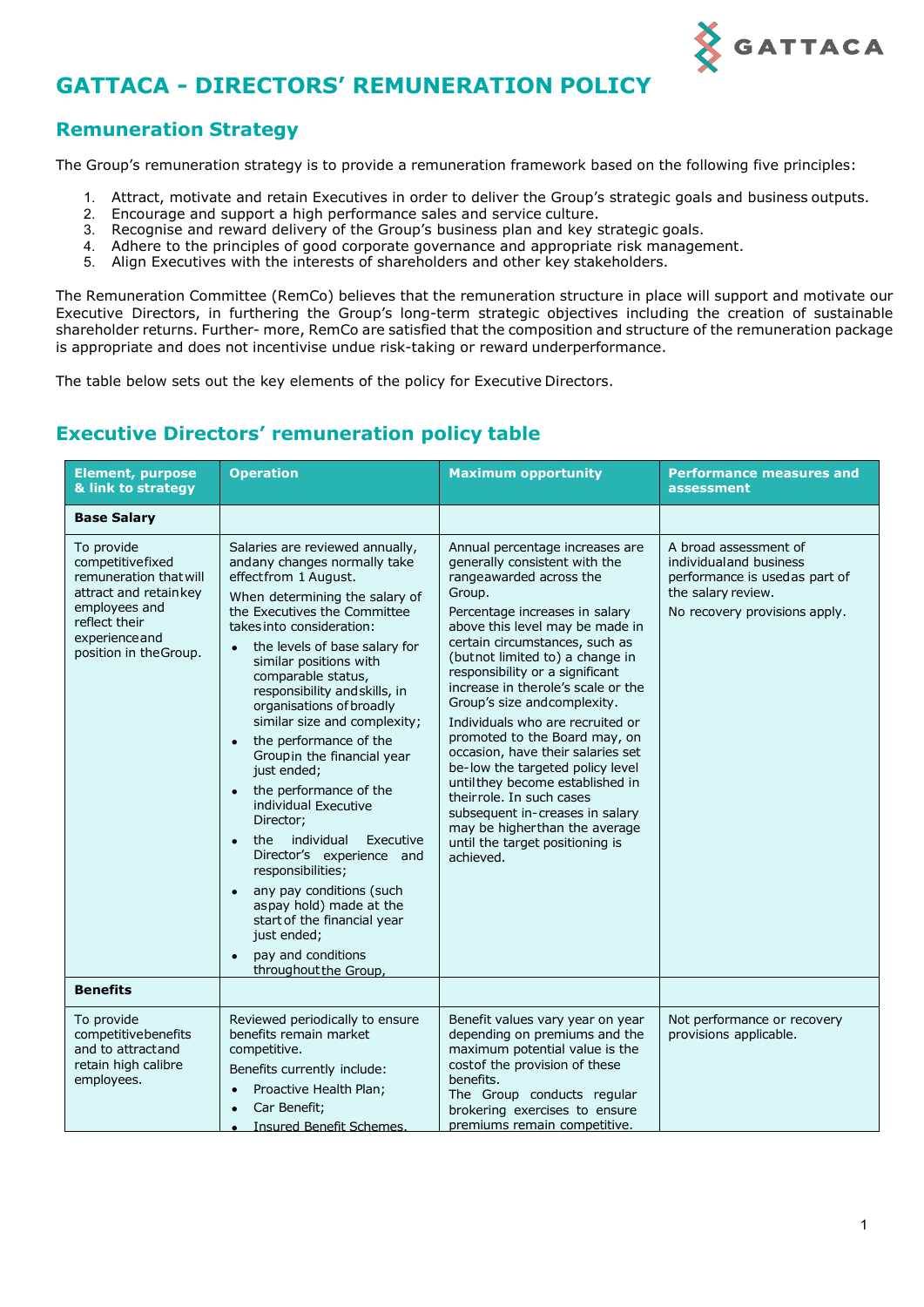

| <b>Element, purpose</b><br>& link to strategy                                                                               | <b>Operation</b>                                                                                                                                                                                                                                                                                   | <b>Maximum opportunity</b>                                                                                                                                                                                                  | <b>Performance measures and</b><br>assessment                                                                                                                                                                                                                                                                                                                                                                                                                                                                                                                                                                                                                                                                                                                                                                                                                                                                         |
|-----------------------------------------------------------------------------------------------------------------------------|----------------------------------------------------------------------------------------------------------------------------------------------------------------------------------------------------------------------------------------------------------------------------------------------------|-----------------------------------------------------------------------------------------------------------------------------------------------------------------------------------------------------------------------------|-----------------------------------------------------------------------------------------------------------------------------------------------------------------------------------------------------------------------------------------------------------------------------------------------------------------------------------------------------------------------------------------------------------------------------------------------------------------------------------------------------------------------------------------------------------------------------------------------------------------------------------------------------------------------------------------------------------------------------------------------------------------------------------------------------------------------------------------------------------------------------------------------------------------------|
| <b>Pension</b>                                                                                                              |                                                                                                                                                                                                                                                                                                    |                                                                                                                                                                                                                             |                                                                                                                                                                                                                                                                                                                                                                                                                                                                                                                                                                                                                                                                                                                                                                                                                                                                                                                       |
| To provide a<br>competitive company<br>contribution that<br>enables effective<br>retirement planning.                       | Pension is provided by way of a<br>contribution to a personal<br>pension scheme or cash<br>allowance in lieu of pension<br>benefits.                                                                                                                                                               | The maximum contribution to a<br>personal pension scheme or<br>cash in lieu is equal to 10% of<br>salary. Gattaca provides a<br><b>Group Personal Pension</b><br>scheme, which is open to the<br>Executives to participate. | Not performance or recovery<br>provisions applicable.                                                                                                                                                                                                                                                                                                                                                                                                                                                                                                                                                                                                                                                                                                                                                                                                                                                                 |
| <b>Annual Bonus</b>                                                                                                         |                                                                                                                                                                                                                                                                                                    |                                                                                                                                                                                                                             |                                                                                                                                                                                                                                                                                                                                                                                                                                                                                                                                                                                                                                                                                                                                                                                                                                                                                                                       |
| <b>Incentivises</b><br>achievement of<br>annual objectives<br>which support the<br>Group's short-term<br>performance goals. | Bonus awards are granted<br>annually following the signing of<br>the Reportand Accounts, usually<br>in September.<br>Performance period is one<br>financialyear with pay-out<br>determined by RemCo following<br>the year end, based on<br>achievement against a range of<br>performance measures. | Maximum potential under the<br>Annual Bonus is up to 120% of<br>salary.<br>Any bonus payable above 100%<br>of salary will be deferred into<br>shares for a 2 year vesting<br>period.                                        | Performance targets will be set<br>by the Committee annually based<br>on a range of financial and<br>operational measures.<br>The financial targets will form<br>the majority of the bonustarget<br>and typically include PBT and<br>NFI.<br>RemCo has the discretion to<br>adjusttargets or performance<br>measuresfor any exceptional<br>events that mayoccur during the<br>year.<br>The RemCo has the discretion to<br>make downward or upward<br>movements to the amount of<br>bonus earned resulting from the<br>application of the performance<br>measures, if the RemCo believes<br>that the bonus outcomes are not<br>a fair andaccurate reflection of<br>business performance.<br>As well as determining the<br>measures and targets, RemCo<br>will also determine the weighting<br>of the various measures to<br>ensure that they support the<br>business strategy and objectives<br>for the relevant year. |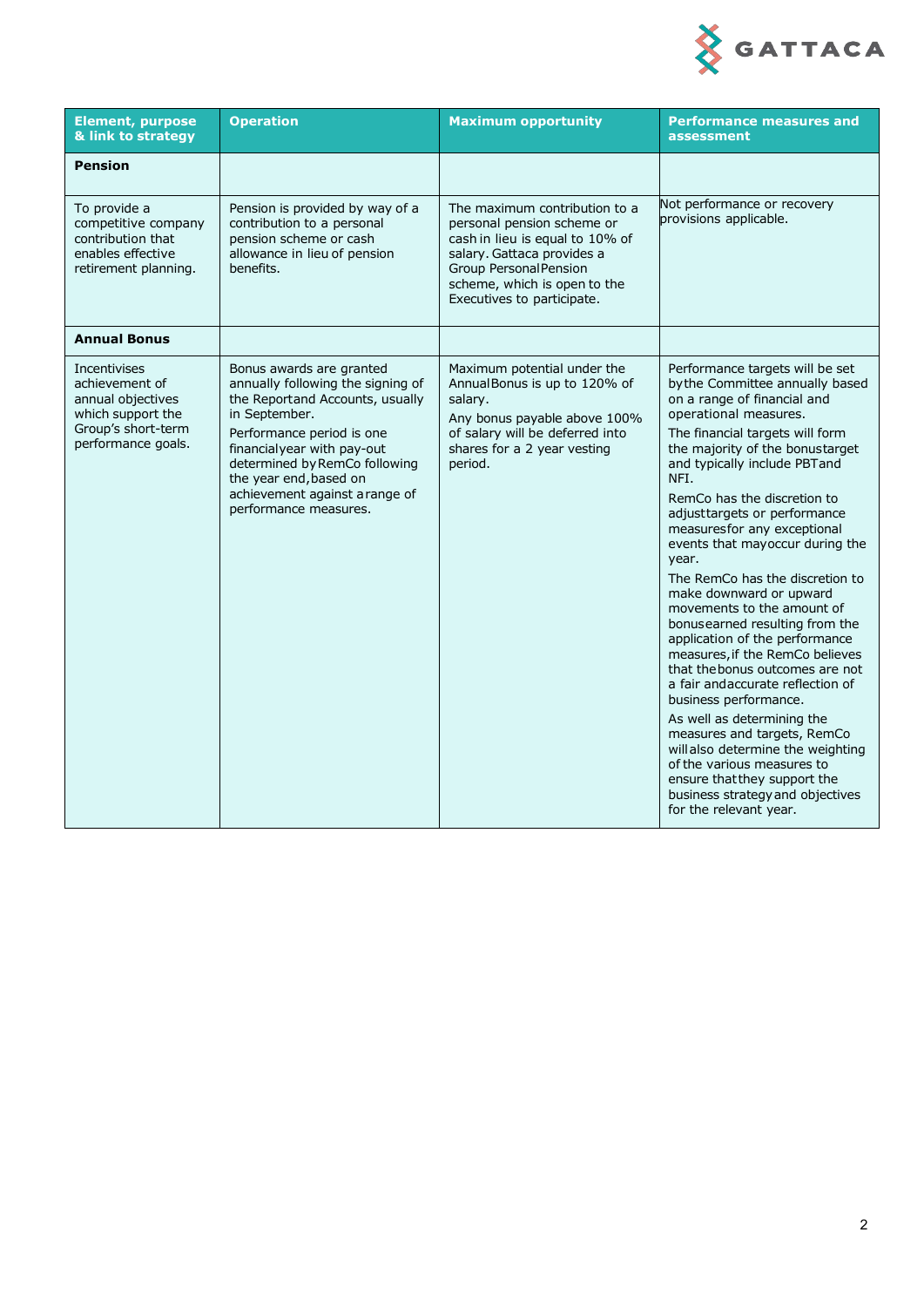

| <b>Element, purpose</b><br>& link to strategy                                                                                                                                                                                        | <b>Operation</b>                                                                                                                                                                                                                                                                                                                                                                                                                                                                                                                                                                                                            | <b>Maximum opportunity</b>                              | <b>Performance measures and</b><br>assessment                                                                                                                                                                                                                                                                                                                                                                                                                                                                                                                                                                                                                                                                                                                                                                                                                                                                                                                                                                                                                                                                                                                                                                                                                                                                                                                                                     |
|--------------------------------------------------------------------------------------------------------------------------------------------------------------------------------------------------------------------------------------|-----------------------------------------------------------------------------------------------------------------------------------------------------------------------------------------------------------------------------------------------------------------------------------------------------------------------------------------------------------------------------------------------------------------------------------------------------------------------------------------------------------------------------------------------------------------------------------------------------------------------------|---------------------------------------------------------|---------------------------------------------------------------------------------------------------------------------------------------------------------------------------------------------------------------------------------------------------------------------------------------------------------------------------------------------------------------------------------------------------------------------------------------------------------------------------------------------------------------------------------------------------------------------------------------------------------------------------------------------------------------------------------------------------------------------------------------------------------------------------------------------------------------------------------------------------------------------------------------------------------------------------------------------------------------------------------------------------------------------------------------------------------------------------------------------------------------------------------------------------------------------------------------------------------------------------------------------------------------------------------------------------------------------------------------------------------------------------------------------------|
| Long-Term<br><b>Incentive Plan</b><br>("LTIP")                                                                                                                                                                                       |                                                                                                                                                                                                                                                                                                                                                                                                                                                                                                                                                                                                                             |                                                         |                                                                                                                                                                                                                                                                                                                                                                                                                                                                                                                                                                                                                                                                                                                                                                                                                                                                                                                                                                                                                                                                                                                                                                                                                                                                                                                                                                                                   |
| The Long-Term<br>Incentive Plan (LTIP)<br>incentivises<br>executives to achieve<br>superior returnsto<br>shareholders over a<br>three-year period, to<br>retain key individuals<br>andalign their<br>interests with<br>shareholders. | Under the LTIP, the RemCo may<br>award annual grants of<br>performance share awards in the<br>form of nil-cost options or<br>conditional shares (LTIP Awards)<br>on an annual basis.<br>LTIP awards under the plan will<br>vest after a three year<br>performanceperiod subject to<br>the achievementof the<br>performance measures.<br>There will be a two year holding<br>period applicable after the three<br>yearperformance period.<br>Exclusions will applyto shares<br>sold for the purpose of paying<br>tax.<br>Malus and claw back provisions<br>apply at the discretion of RemCo<br>in exceptional circumstances. | Maximum LTIP Awards are<br>equalto 150% of base salary. | Targets are reviewed annually<br>ahead of the Award to ensure<br>that they are aligned to the<br>Group's long-term strategy and<br>vest based on performance<br>against challenging targets,<br>Targets will be set on the<br>Group's financial performance<br>with the majority based on<br>shareholder value-based<br>outcomes.<br>Targets are typically structured<br>as achallenging sliding scale,<br>with nomore than 25% of the<br>maximum award vesting for<br>achieving the threshold<br>performance level through to<br>full vesting for substantial out-<br>performance of the thresh-old.<br>The RemCo has the discretion<br>to adjust targets or<br>performance measures for any<br>exceptional events that may<br>occur during thevesting<br>period.<br>The RemCo has the discretion to<br>make downward or upward<br>movements in the vesting of the<br>LTIP resulting from the<br>application of the performance<br>measures if the RemCo believes<br>that the outcomes arenot a fair<br>and accurate reflection of<br>business performance.<br>RemCo will review performance<br>measures annually, in terms of the<br>range of targets, the measures<br>themselves and weightings applied<br>to each element of the LTIP. Any<br>revisions to the metrics and/or<br>weightings will only take place if it<br>is necessary because of<br>developments in the Group's<br>strategy. |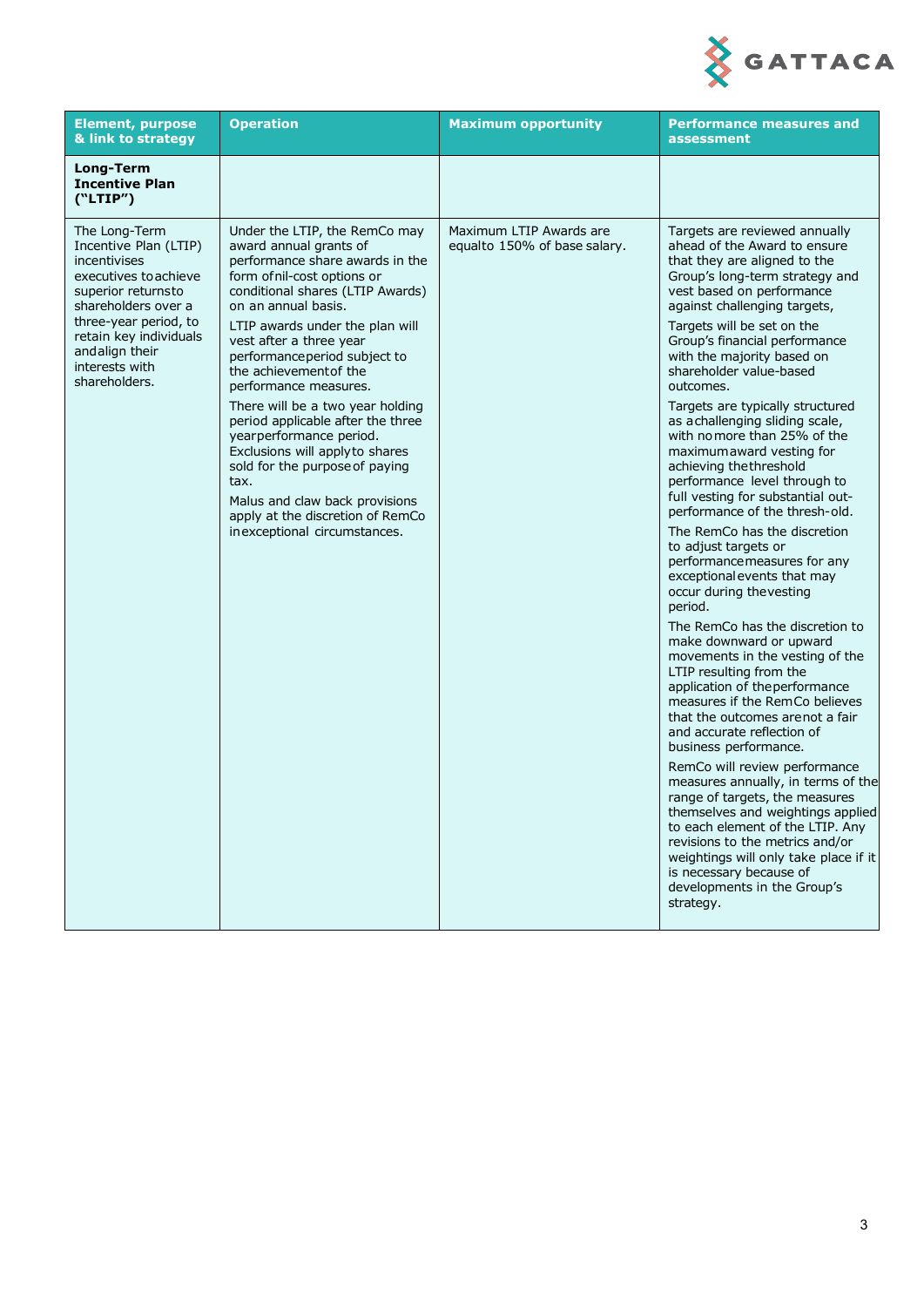

| <b>Shareholding</b><br>ownership<br>quidelines                                                                                  |                                                                                                                                                                                                                                                                      |                                                                                              |                 |
|---------------------------------------------------------------------------------------------------------------------------------|----------------------------------------------------------------------------------------------------------------------------------------------------------------------------------------------------------------------------------------------------------------------|----------------------------------------------------------------------------------------------|-----------------|
| To ensure that<br>Executive Directors'<br>interests are aligned<br>with those of<br>shareholders over a<br>longer time horizon. | The Executive Directors are<br>encouraged to build or<br>maintain (as relevant) a<br>minimum shareholding in the<br>Company.<br>Shares included in this<br>calculation are those held<br>beneficially by the Executive<br>Director and their spouse/life<br>partner. | shareholding<br>ownership<br>The<br>quide-line is 200% of salary for<br>Executive Directors. | Not applicable. |

The Committee believes that the remuneration structure in place will support and motivate our Executive Directors to deliver the Group's long-term strategic objectives, including the creation of sustainable shareholder returns. Furthermore, the Committee is satisfied that the composition and structure of the remuneration package is appropriate and does not incentivise undue risk-taking or reward underperformance.

#### **Discretion within the Directors' remuneration policy**

The Committee has discretion in several areas of policy as set out in this report. The Committee may also exercise operational and administrative discretions under relevant plan rules approved by shareholders as set out in those rules.

#### **Legacy awards**

The Committee reserves the right to honour any remuneration payments or awards, notwithstanding that they are not in line with the policy set out above, where the terms of the payment or award were agreed before the new policy came into effect. Such payments or awards will be set out in the Annual Report on Remuneration for the relevant year.

#### **Approach to recruitment and promotions**

The Company will pay levels of remuneration to new Executive Directors such that it can attract appropriately skilled and experienced individuals, whilst not, in the opinion of the Committee, being excessive. Where an existing employee is promoted to the Board, the policy set out above will apply from the date of promotion but there would be no retrospective application of the policy in relation to subsisting incentive awards or remuneration arrangements. Accordingly, prevailing elements of the remuneration package for an existing employee would be honoured and form part of the ongoing remuneration of the employee. These would be disclosed to shareholders in the following year's Annual Report on Remuneration.

Base salary levels will take into account the individual's experience, market data for the relevant role, internal relativities, and their current base salary. Where an individual is recruited at below market norms, they may be re-aligned over time, subject to performance in the role. Benefits and pension will be in accordance with the policy.

New appointments may also participate in the annual bonus plan and LTIP in line with the limits set out under the policy for Executive Directors. The maximum variable pay that may be provided by the Committee under policy in the year of recruitment is 270% of salary (i.e. annual bonus and LTIP maximums).

The Committee does not have an automatic policy to buy out subsisting incentives granted by an Executive's previous employer and which would be forfeited on cessation. However, should the Committee determine that it is appropriate to do so; the Committee may consider buying out incentive awards, which an individual would forfeit upon leaving their employer. Although any compensation would, where possible, be consistent with respect to currency (i.e. cash for cash, equity for equity), vesting periods (i.e. there would be no acceleration of payments), expected values and the use of performance targets. The Committee may grant up to the same expected values where possible under the Company's incentive plans, subject to the annual limits under these plans. However, it does retain the discretion to provide the expected value under specific arrangements in relation to the recruitment of the particular individual.

Where the new Executive is relocated from one work location to another, the Company will provide compensation to reflect the cost of relocation in cases where they are expected to spend significant time away from their home location in accordance with the Company's normal relocation package for employees. The level of the relocation package will be assessed on a case-by-case basis but may take into consideration any cost of living differences; housing allowance; and schooling in accordance with the Company's normal relocation package for employees.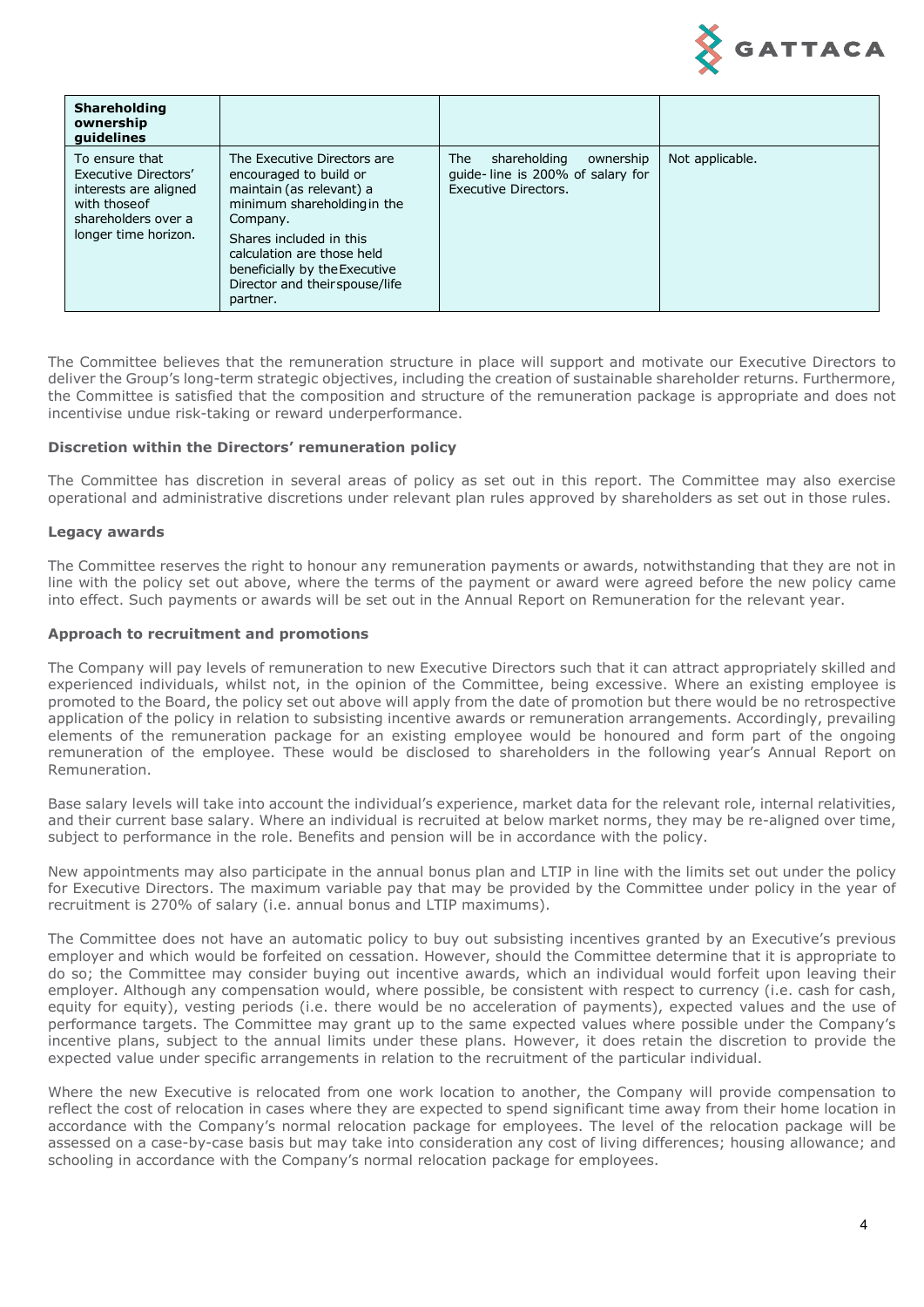

#### **Executive Director service contracts and payment for loss of office**

#### **Service contracts**

When setting notice periods, the Committee has regard to market practice and corporate governance best practice. Executive Directors' service agreements can be terminated by not less than six months' prior written notice given by the Executive or by not less than six months' prior written notice given by the employer.

All service contracts are available for viewing at the Company's registered office and at the AGM.

#### **Payments for loss of office**

When determining any loss of office payment for a departing Director, the Committee will always seek to minimise cost to the Company whilst complying with the contractual terms and seeking to reflect the circumstances in place at the time. The Committee reserves the right to make additional payments where such payments are made in good faith in discharge of an existing legal obligation (or by way of damages for breach of such an obligation); or by way of settlement or compromise of any claim arising in connection with the termination of an Executive Director's office or employment.

On loss of office, salary, benefits and pension contributions would normally be paid over the notice period, although the company has discretion to make a lump sum payment on termination equal to the value of these elements of remuneration.

Payments for loss of office under the company's incentive plans may be made in line with the respective plan rules as summarised in the table below.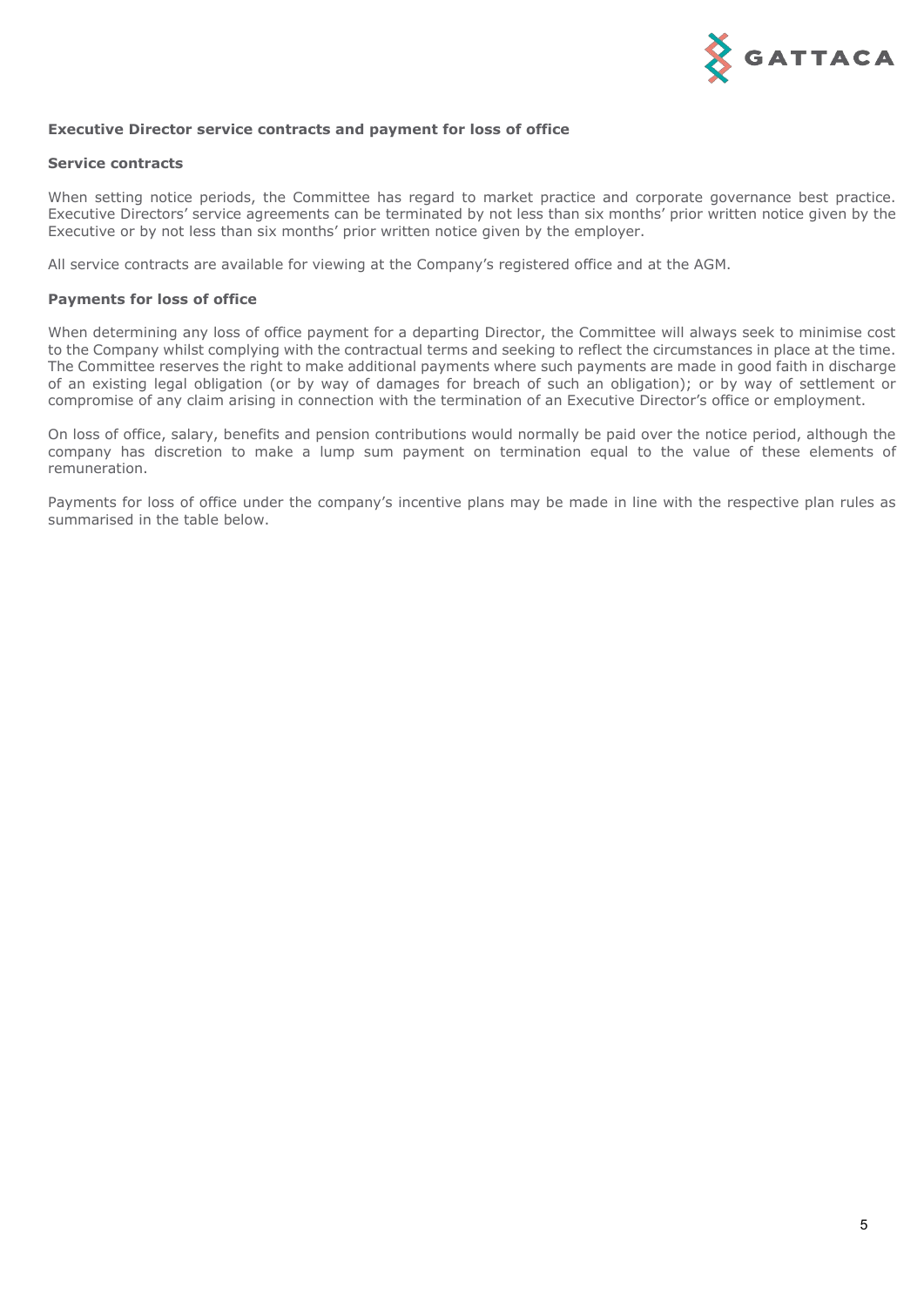

| <b>Cessation of employment</b>                                                                                                                                                                                                                                                                                                                                            | <b>Change of control</b>                                                                                                                                                                                                                                                                               |
|---------------------------------------------------------------------------------------------------------------------------------------------------------------------------------------------------------------------------------------------------------------------------------------------------------------------------------------------------------------------------|--------------------------------------------------------------------------------------------------------------------------------------------------------------------------------------------------------------------------------------------------------------------------------------------------------|
| <b>Annual bonus</b>                                                                                                                                                                                                                                                                                                                                                       |                                                                                                                                                                                                                                                                                                        |
| >>Where a participant's employment is terminated after the<br>end of a performance year but before the payment is made,<br>the participant will remain eligible for a bonus award for                                                                                                                                                                                     | >>The participant will receive the annual bonus in cash<br>immediately prior to the date of the change of control.                                                                                                                                                                                     |
| that performance year subject to an assessment of the<br>performance targets over the period. Where an award is<br>made, the payment may be delivered fully in cash. No<br>award will be made in these circumstances in the event of<br>gross misconduct.                                                                                                                 | >>The level of cash payment will be determined by the<br>Committee at its discretion by reference to the time<br>elapsed from the start of the performance year to the<br>change of control date and the performance levels<br>achieved as at the date of the change of control (where<br>applicable). |
| >>If the participant is a good leaver during the performance<br>year, a bonus will normally be paid in cash at the end of the<br>year pro-rated for length of service and the achievement of<br>performance targets measured over the full year. Any<br>unvested deferred share bonus awards will vest on the<br>normal vesting date.                                     | >>The Committee has the discretion to determine, in<br>exceptional circumstances, whether to pro-rate the<br>award for time served as an employee.<br>>>Any unvested deferred bonus shares will also vest                                                                                              |
| >>The Committee has the discretion to determine that a                                                                                                                                                                                                                                                                                                                    | immediately prior to a change of control.                                                                                                                                                                                                                                                              |
| bonus award may be paid in cash at the date of cessation<br>and/or that the deferred share bonus awards will vest early,<br>and/or in exceptional circumstances whether to pro-rate the<br>award for time served as an employee.                                                                                                                                          | >>In the event of an internal corporate reorganisation,<br>the Committee may decide (with the consent of the<br>acquiring company) to replace unvested deferred awards<br>with equivalent new awards over shares in the acquiring<br>company.                                                          |
| >>A 'good leaver' is defined as a participant ceasing to be in<br>employment by reason of death, ill-health, injury, disability,<br>redundancy, retirement, the company employing the<br>participant ceasing to a member of the Group, the<br>participant's employing business being sold out of the<br>Group or at the Committee's discretion.                           |                                                                                                                                                                                                                                                                                                        |
| >> Anyone who is not a good leaver will be a bad leaver. For<br>a bad leaver, there will be no cash bonus pay-out for the<br>year in which they leave and any unvested deferred share<br>bonus awards will lapse.                                                                                                                                                         |                                                                                                                                                                                                                                                                                                        |
| <b>LTIP</b>                                                                                                                                                                                                                                                                                                                                                               |                                                                                                                                                                                                                                                                                                        |
| >> For good leavers, unvested awards will vest on the<br>normal vesting date subject to (i) the extent any applicable<br>performance targets have been satisfied at the end of the<br>normal performance period and (ii) pro-rating to reflect the<br>period of time between grant and cessation of employment<br>as a proportion of the vesting period that has elapsed. | >>Unvested awards will vest early subject to (i) the<br>extent that any applicable performance targets have<br>been satisfied at that time and (ii) pro-rating to reflect<br>the reduced period of time between grant and early<br>vesting as a proportion of the vesting period that has<br>elapsed.  |
| >>In exceptional circumstances, the Committee has the<br>discretion to determine that the end of the performance<br>period is the date of cessation and whether to pro-rate the<br>number of vested awards to reflect the vesting period<br>completed.                                                                                                                    | >>At the Committee's discretion, the Committee may<br>consider whether to dis-apply pro-rating for time and<br>performance.<br>>>In the event of an internal corporate reorganisation,                                                                                                                 |
| >>A 'good leaver' is defined as a participant ceasing to be in<br>employment by reason of death, ill-health, injury, disability,<br>redundancy, retirement, the company employing the<br>participant ceasing to a member of the Group, the<br>participant's employing business being sold out of the<br>Group or at the Committee's discretion.                           | the Committee may decide to replace unvested awards<br>with equivalent new awards over shares in the acquiring<br>company.                                                                                                                                                                             |
| >>Anyone who is not a good leaver will be a bad leaver. Bad<br>leavers will forfeit all unvested awards.                                                                                                                                                                                                                                                                  |                                                                                                                                                                                                                                                                                                        |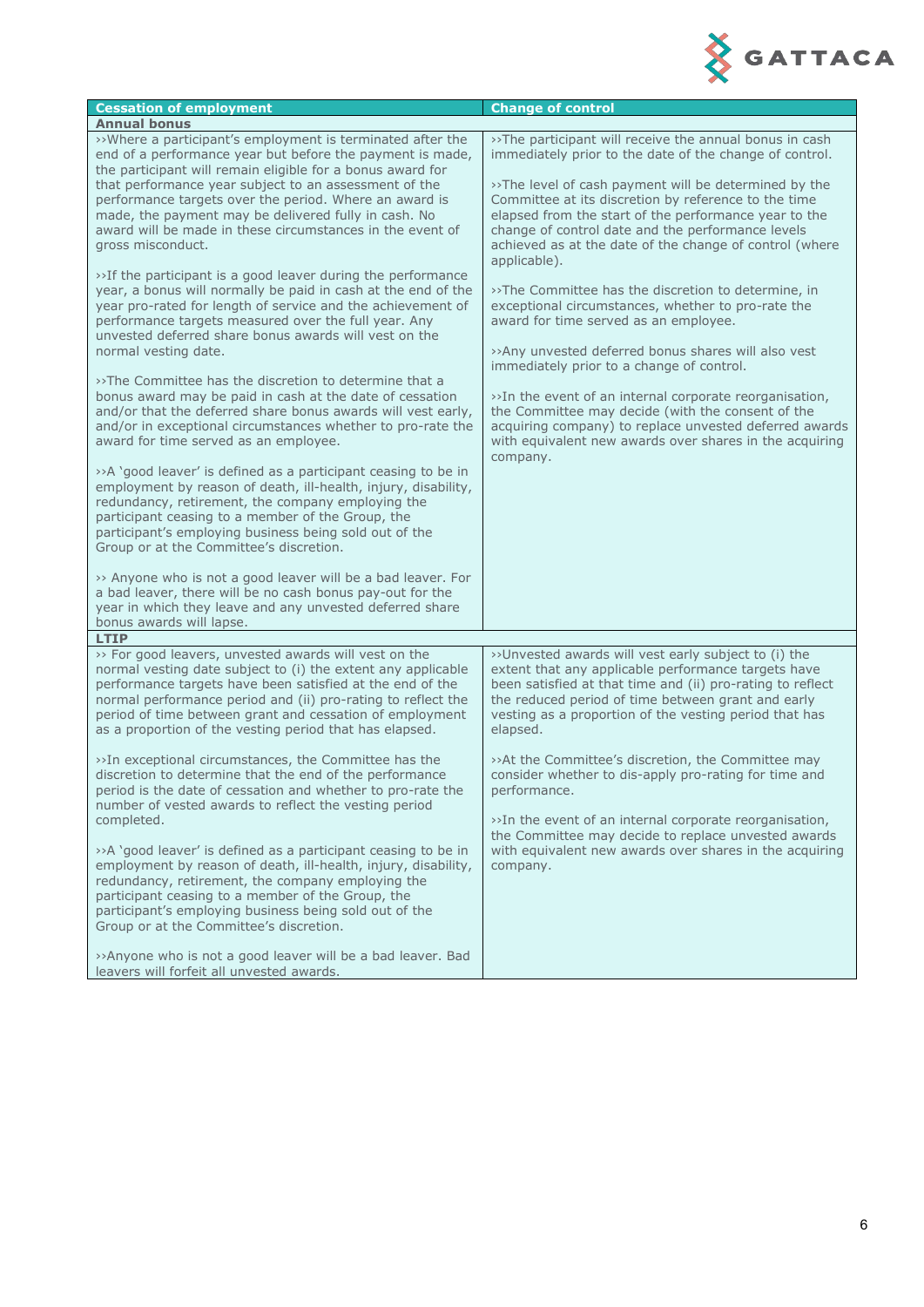

#### **Non-Executive Director remuneration policy and letters of appointment**

The Board as a whole is responsible for setting the remuneration of the Non-Executive Directors, other than the Chairman whose remuneration is determined by the Committee and recommended to the Board.

The table below sets out the key elements of the policy for Non-Executive Directors.

| <b>Purpose</b>                                                                                                                | <b>Operation</b>                                                                                                                                                                                                                                                                                                                                                                                                                                                                                                                                                                                                                                                                                                                                                                                                                                                          | <b>Maximum opportunity</b>                                                                                                                                                                                                                                                                                                                                     | <b>Performance measures</b><br>and assessment                                                                                                     |
|-------------------------------------------------------------------------------------------------------------------------------|---------------------------------------------------------------------------------------------------------------------------------------------------------------------------------------------------------------------------------------------------------------------------------------------------------------------------------------------------------------------------------------------------------------------------------------------------------------------------------------------------------------------------------------------------------------------------------------------------------------------------------------------------------------------------------------------------------------------------------------------------------------------------------------------------------------------------------------------------------------------------|----------------------------------------------------------------------------------------------------------------------------------------------------------------------------------------------------------------------------------------------------------------------------------------------------------------------------------------------------------------|---------------------------------------------------------------------------------------------------------------------------------------------------|
| To provide<br>compensation that<br>attracts high calibre<br>individuals and<br>reflects their<br>experience and<br>knowledge. | Fee levels are reviewed<br>periodically taking into<br>account independent advice<br>and the time commitment<br>required of Non-Executive<br>Directors.<br>The fees paid to the<br>Chairman and the fees of<br>the other Non-Executive<br>Directors aim to be<br>competitive with other listed<br>companies, which the<br>Committee (in the case of<br>the Chairman) and the<br>Board (in respect of the<br>Non-Executive Directors)<br>consider to be of equivalent<br>size and complexity.<br>Non-Executive Directors<br>may receive a base fee and<br>additional fees for the role<br>of Senior Independent<br>Director or membership<br>and/or Chairmanship of<br>certain committees.<br>Non-Executive Directors<br>also receive reimbursement<br>of reasonable expenses<br>(and any tax thereon)<br>incurred undertaking their<br>duties and/or Company<br>business. | Any increase in Non-Executive<br>Director fees may be above the<br>level awarded to other<br>employees, given that they may<br>only be reviewed periodically<br>and may need to reflect any<br>changes to time commitments<br>or responsibilities.<br>The Company will pay<br>reasonable expenses incurred<br>by the Chairman and Non-<br>Executive Directors. | Non-Executive Director<br>fees are not performance<br>related.<br>Non-Executive Directors<br>do not receive any variable<br>remuneration element. |

#### **Letters of appointment**

The Non-Executive Directors do not have service contracts but are appointed under letters of appointment renewed annually. Early termination of the appointment is possible with three months' notice. Each Non-Executive Director is subject to annual re-election at the Company's AGM.

No compensation is payable in the event of early termination apart from the notice period. All letters of appointment are available for viewing at the Company's registered office and at the AGM.